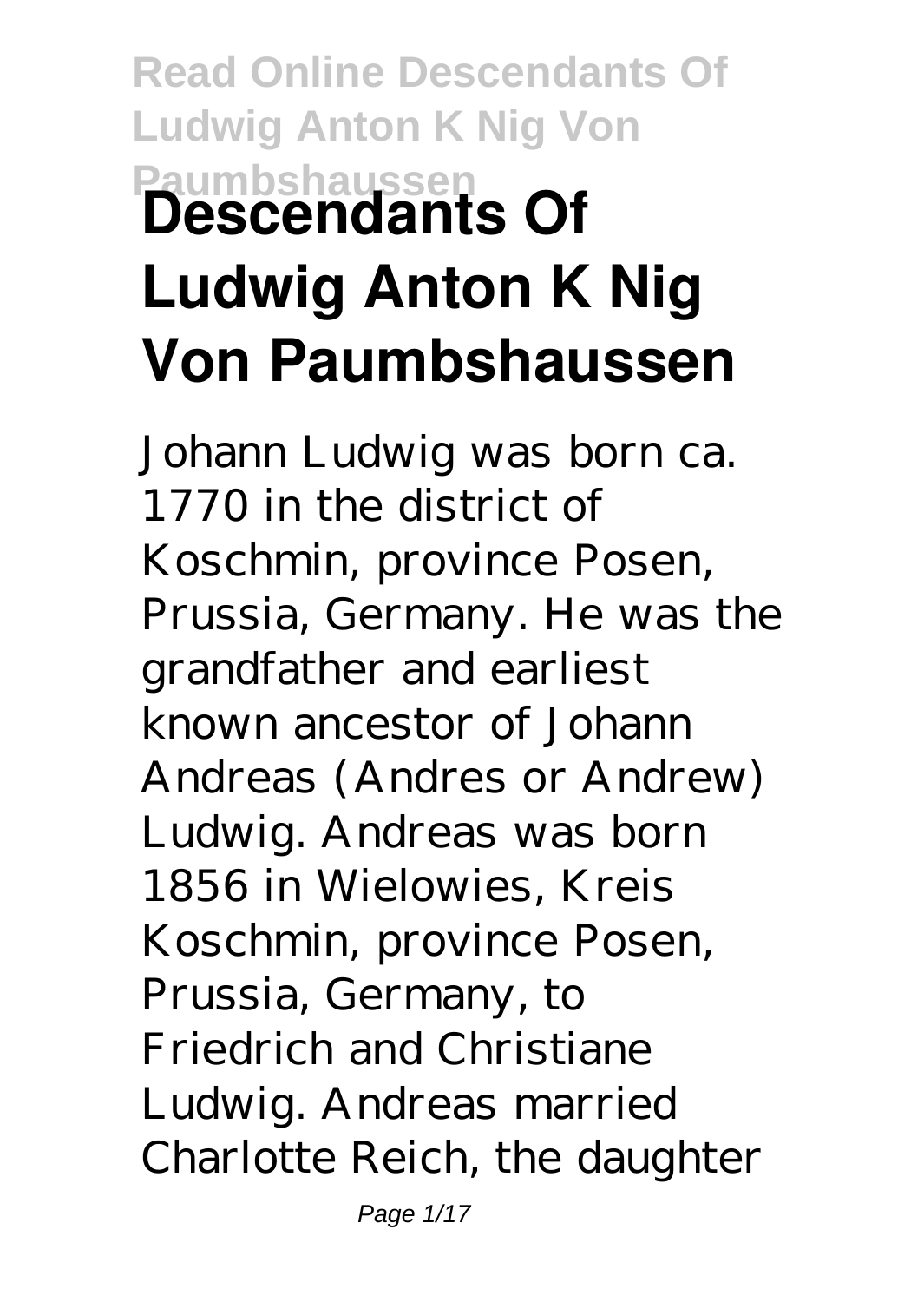**Read Online Descendants Of Ludwig Anton K Nig Von Paumbshaussen** of Christian Reich, ca. 1858. They had 13 children. In 1892 Andreas, his wife and 6 of their children immigrated to Galveston, Texas. Five of their other children later immigrated with their families. Two of their children are believed to have died in Germany. Andreas died in 1912 in Washington County, Texas, and his wife Charlotte died in 1917. Descendants live in Texas, Missouri, Colorado, Oregon, and elsewhere.

John George Schnegelberger (1873-1948) was born in Beideck, Volga, Russia and Page 2/17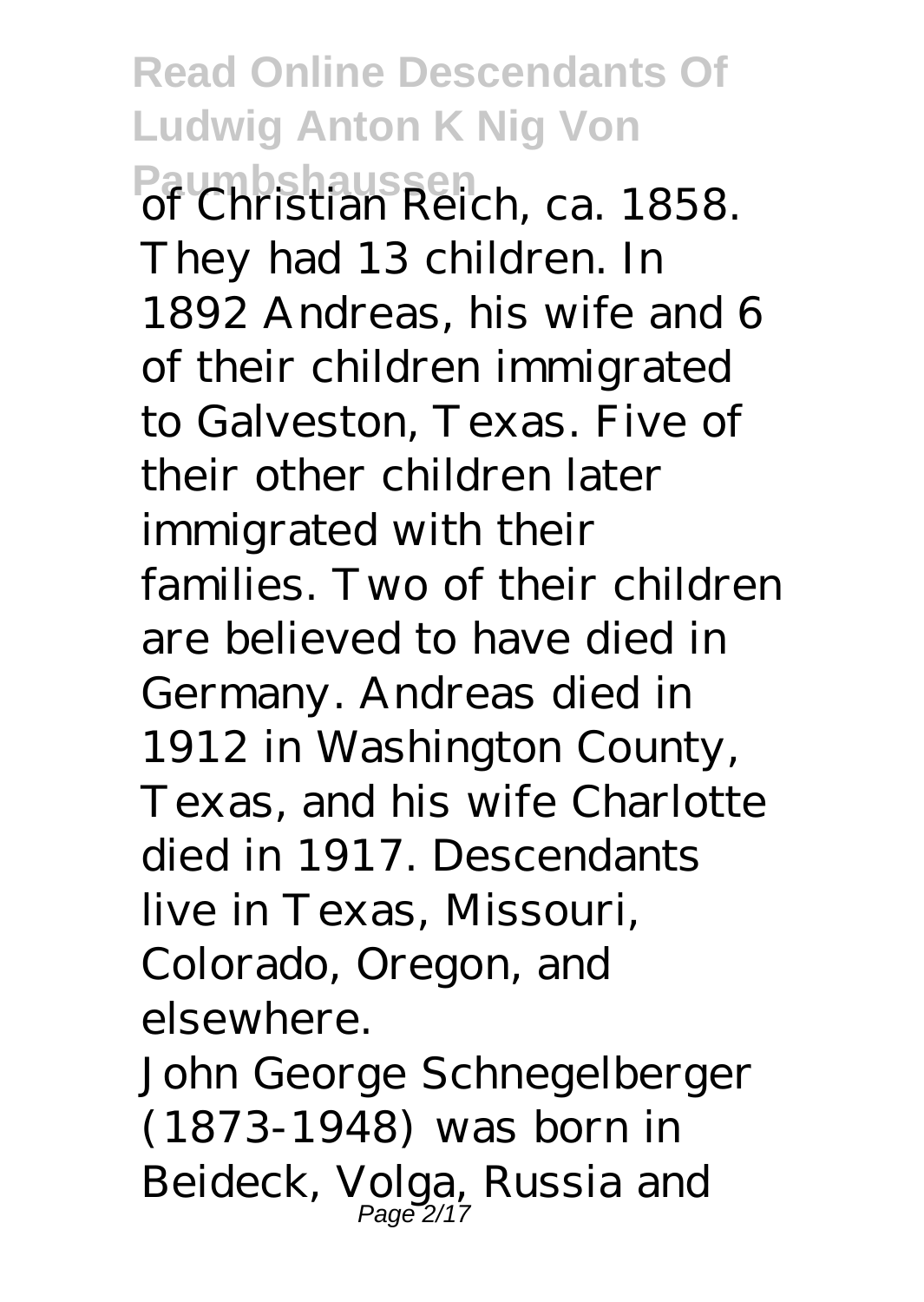**Read Online Descendants Of Ludwig Anton K Nig Von Paumbshaussen** died in Nebraska. His wife, Mary Amalia Pabst (1881-1973) was born in Friend, Nebraska. Ancestry is traced to Hans Schnegelberger (1602-1662) of Rixfield, Hessen, Germany and Conrad (1855-1933) and Marie Roth (1856-1931) Pabst who immigrated from Beideck, Russia in 1876 to Nebraska. Descendants and family members lived in Russia, Colorado, Nebraska, California, Kansas, New Jersey, and elsewhere. An Illustrated History of Andreas and Charlotte (Reich) Ludwig (1826-1918) Page 3/17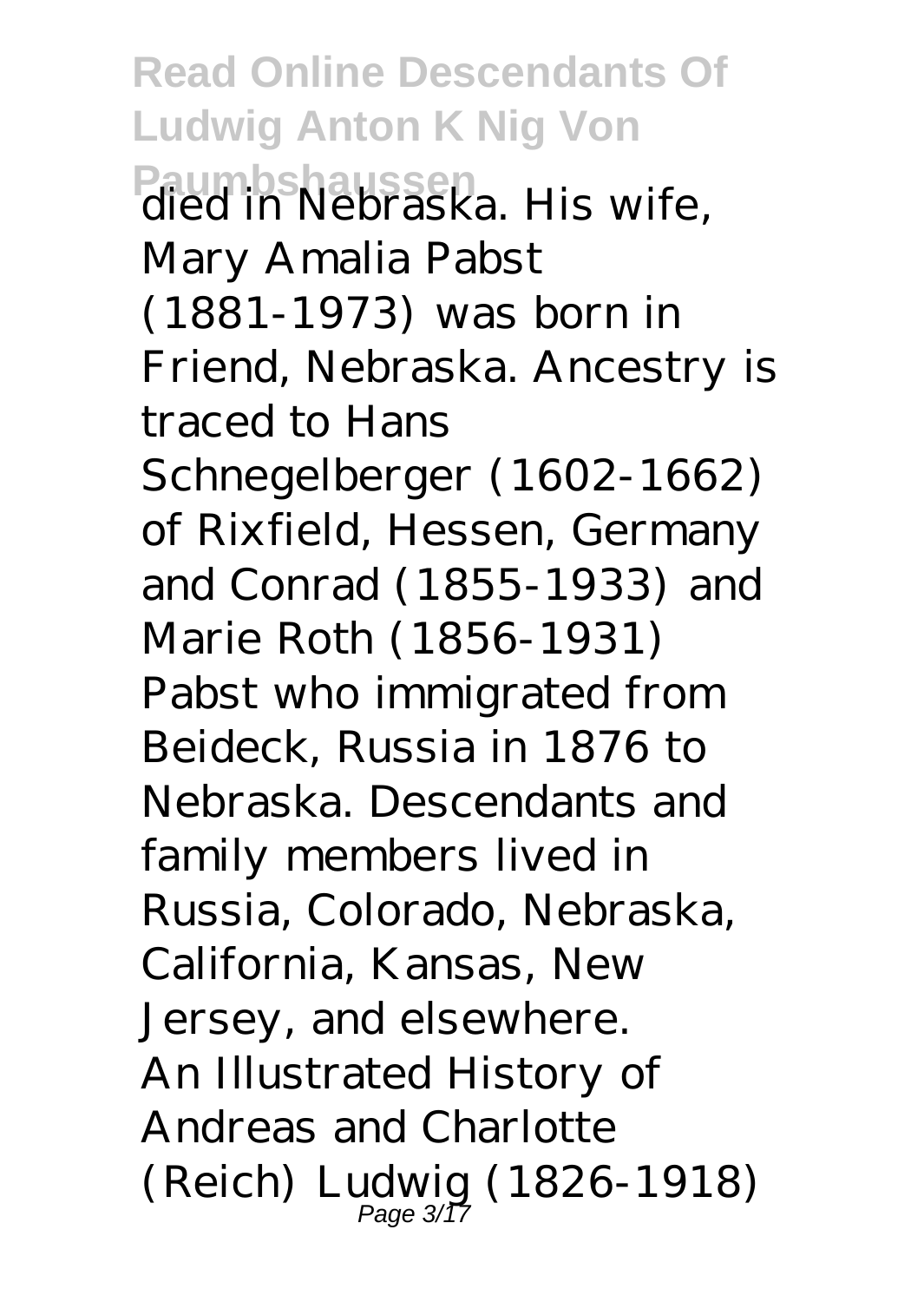**Read Online Descendants Of Ludwig Anton K Nig Von Paumbshaussen**<br>of the Koschmin and Krotoschin Districts, Province Posen, Prussia, Germany, Their Known German Ancestors and American Descendants, and the Related Families of Marth, Fabianke, and Knipstein A German Heritage Remembered Dictionary Catalog of the Research Libraries of the New York Public Library, 1911-1971 1966: Title Index Index-catalogue of the Library of the Surgeon-General's Office, United States Army Page 4/17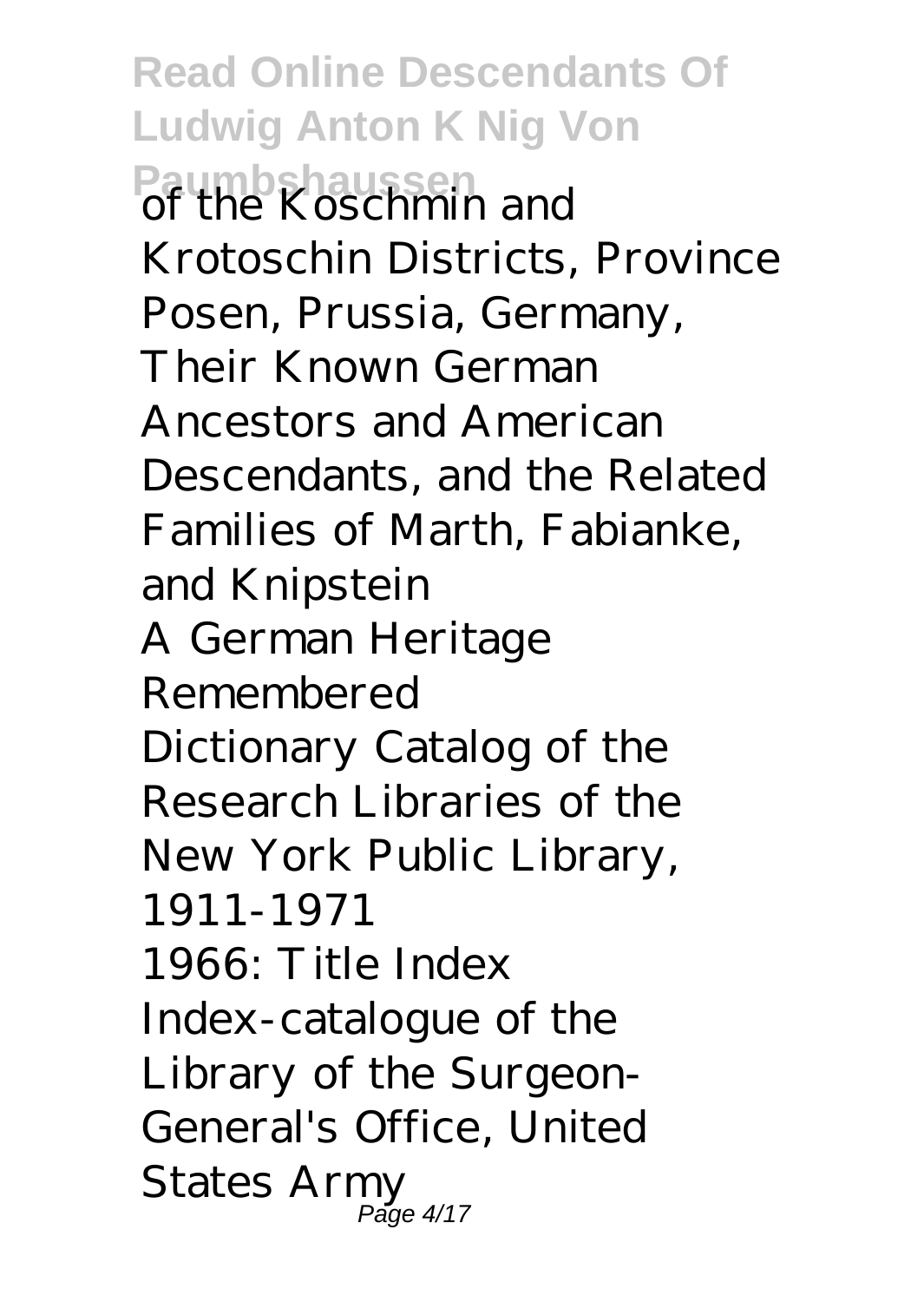**Read Online Descendants Of Ludwig Anton K Nig Von Paumbshaussen** Index-catalogue of the Library of the Surgeon-General's Office ...: vol. 21; ser. 3, additional lists; ser. 4, vols. 10 and 11]. 1880-1895 Library of Congress Catalogs 'MEIN KAMPF' is the autobiography of Adolf Hitler gives detailed insight into the mission and vision of Adolf Hitler that shook the world. This book is the merger of two volumes. The first volume of MEIN KAMPF' was written while the author was imprisioned in a Bavarian fortress. The book deals with events which brought the author into this blight. It was the hour of Germany's deepest humiliation, when Napolean has dismembered the old German Empire and French soldiers occupied almost the whole of Germony. The books narrates how Hitler was arrested with several of his comrades and Page 5/17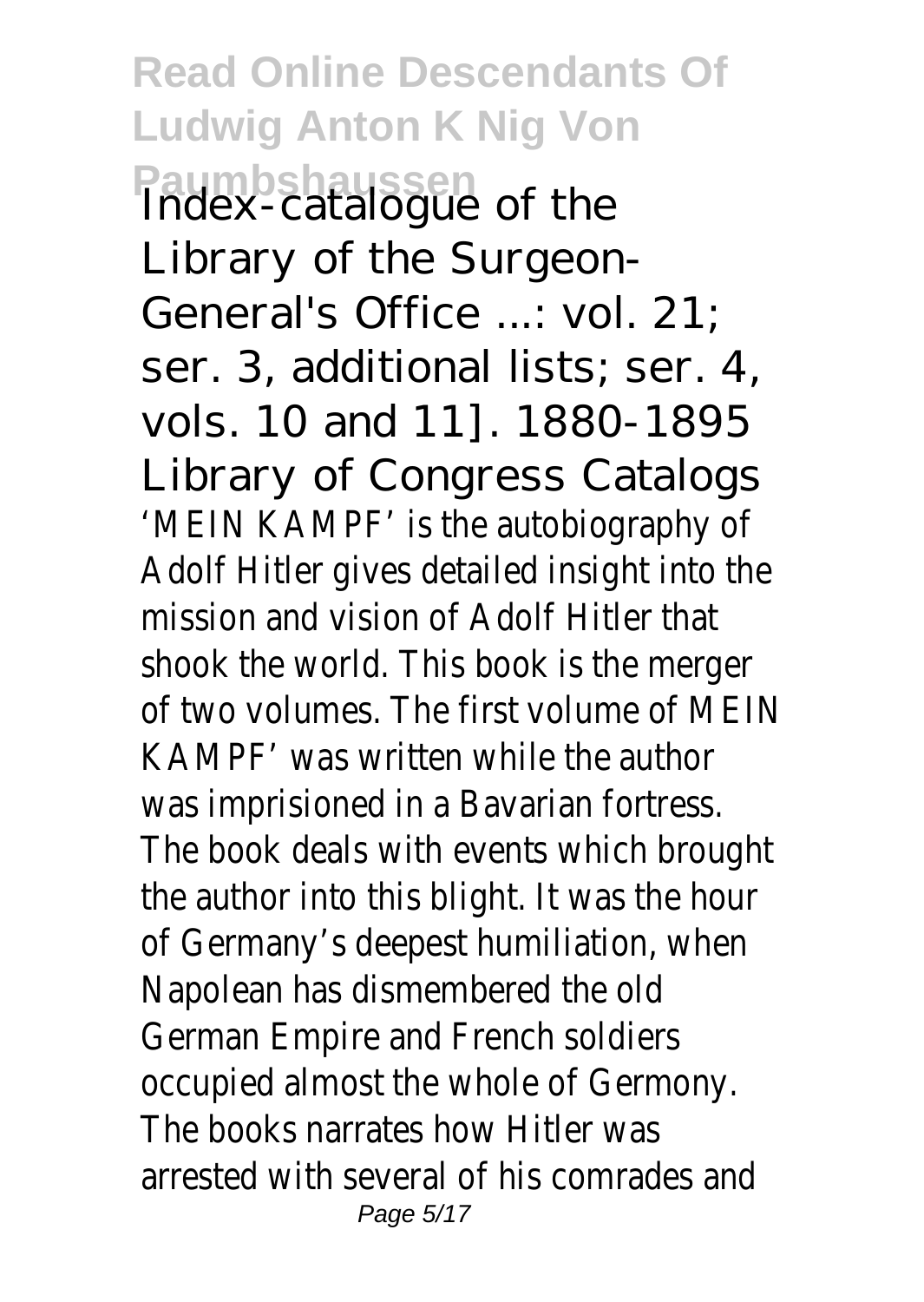## **Read Online Descendants Of Ludwig Anton K Nig Von**

imprisoned in the fortress of Landsberg on the river Lech. During this period only the author wrote the first volume of MEIN KAMPF. The Second volume of MEIN KAMPF was written after release of Hitler from prison and it was published after the French had left the Ruhr, the tramp of the invading armies still echoed in German ears and the terrible ravages had plunged the country into a state of social and economic Chaos. The beauty of the book is, MEIN KAMPF is an historical document which bears the emprint of its own time. Moreover, Hitler has declared that his acts and 'public statements' constitute a partial revision of his book and are to be taken as such. Also, the author has translated Hitler's ideal, the Volkischer Staat, as the People's State. The author has tried his best making German Vocabulary easy to understand. You will never be satisfied until go Page 6/17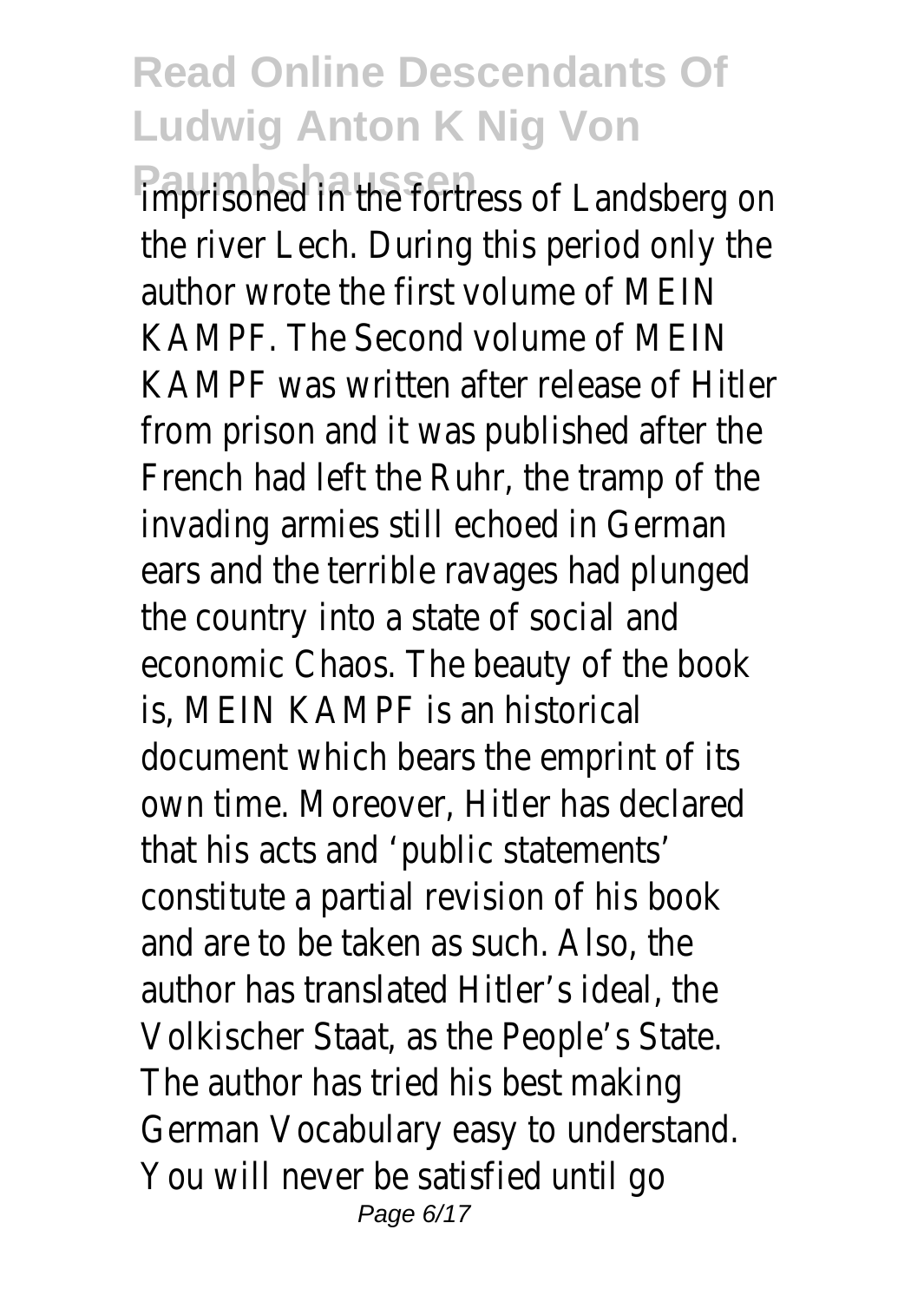**Read Online Descendants Of Ludwig Anton K Nig Von**

through the whole book. A must read book, which is one of the most widely circulated and read books worldwide. Studie over de relatie tussen de kerk en de slavenmaatschappij.

The Athenaeum

Moravian and Catholic Missionaries in the Dutch Caribbean During the 19th Century

Mein Kampf

The Mayor of Hornbach Stadtschultheiss Isaac Besse (1652-1725)

Index : Permanent Series (numbered Volumes), Current Series (lettered Volumes).

Personal and Topical Indexes to ... the National Cyclopedia of American Biography, Including the First and Revised Editions .... Indexes

**The popular image of Scotland is dominated by**

Page 7/17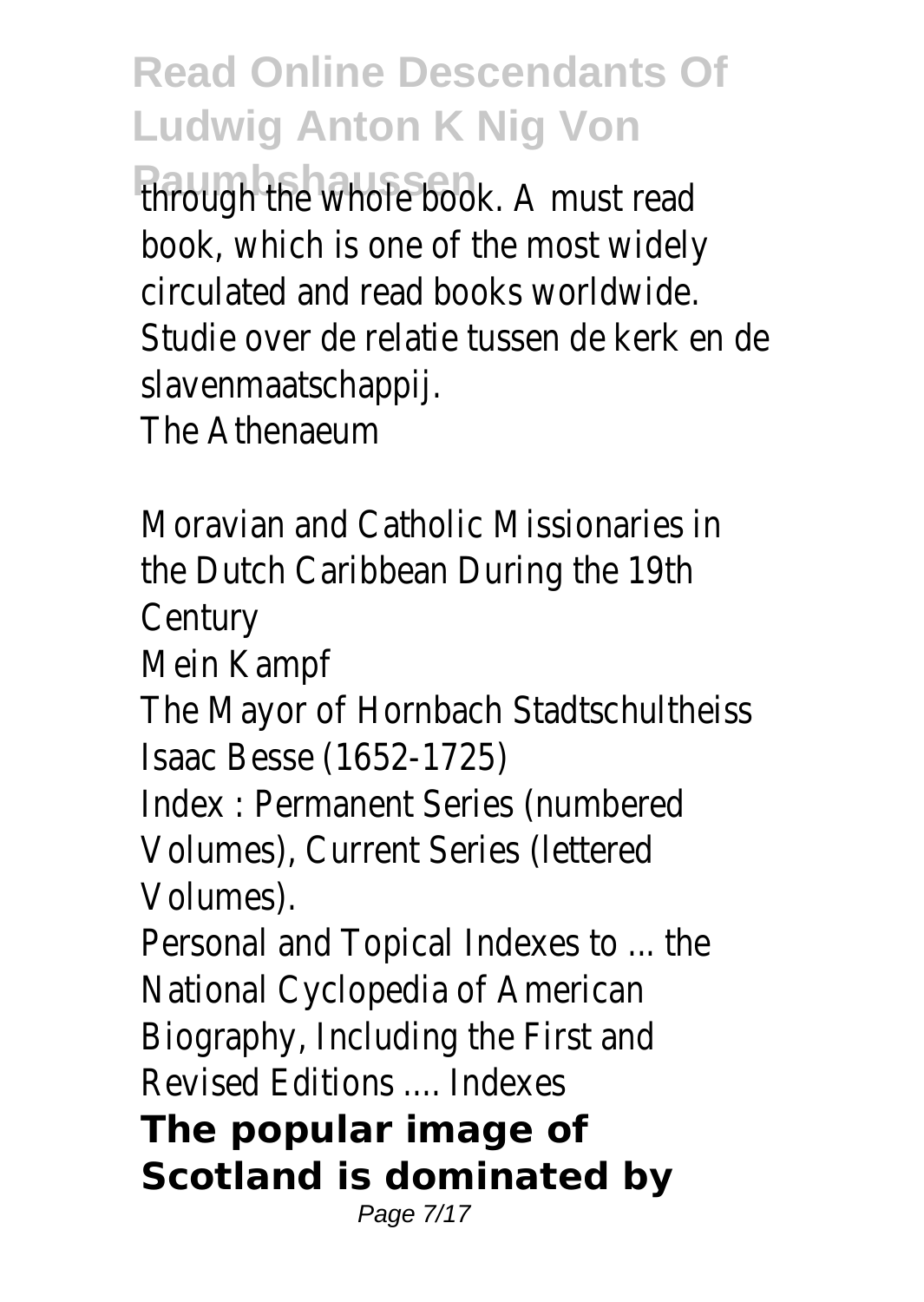**Read Online Descendants Of Ludwig Anton K Nig Von Paumbshaussen widely recognized elements of Celtic culture. But a significant non–Celtic influence on Scotland's history has been largely ignored for centuries? This book argues that much of Scotland's history and culture from 1100 forward is Jewish. The authors provide evidence that many of the national heroes, villains, rulers, nobles, traders, merchants, bishops, guild members, burgesses, and ministers of Scotland were of Jewish descent, their ancestors originating in France and Spain. Much of the traditional historical account of Scotland, it is proposed, rests on fundamental interpretive** Page 8/17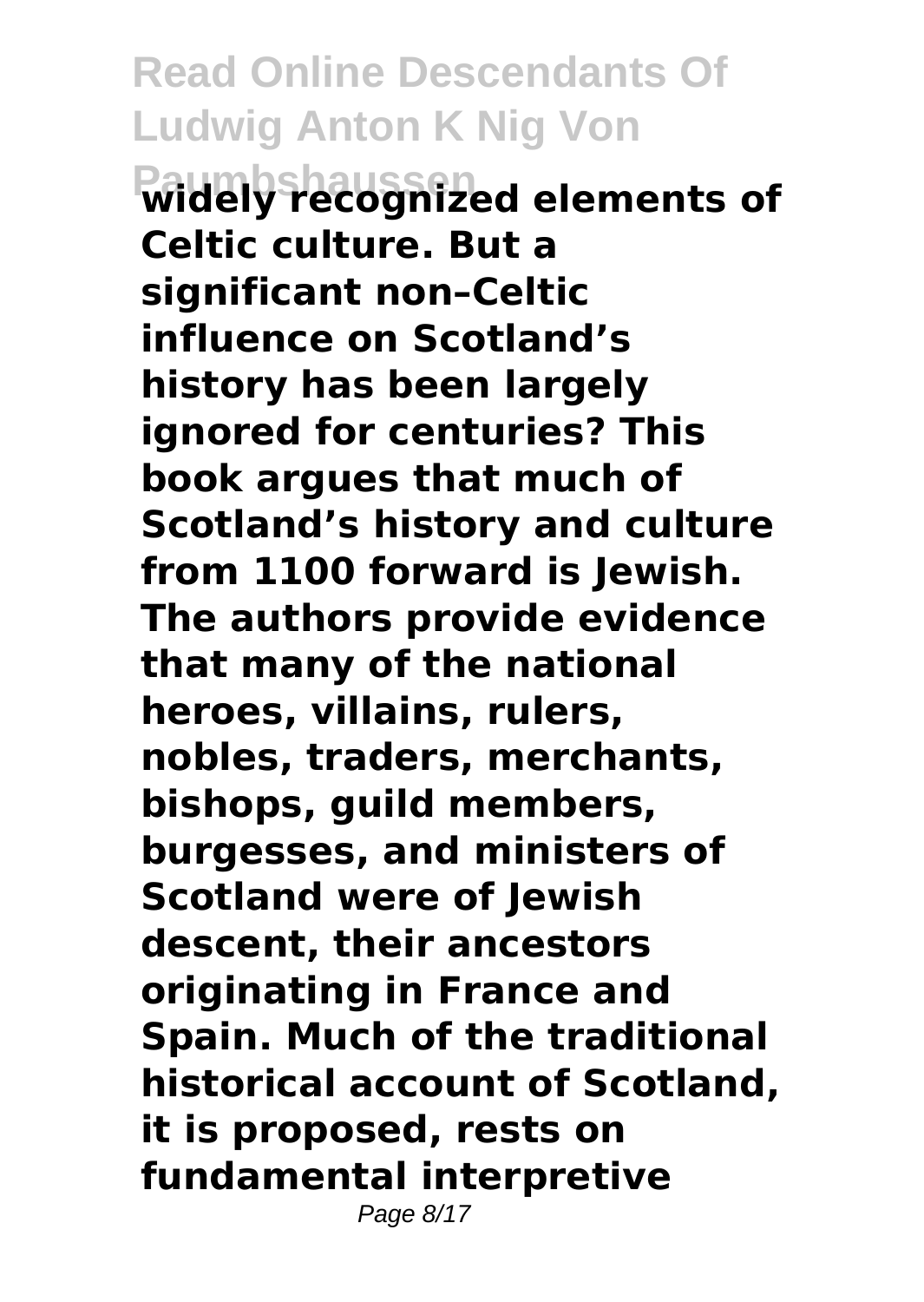**Read Online Descendants Of Ludwig Anton K Nig Von Paumbshaussen errors, perpetuated in order to affirm Scotland's identity as a Celtic, Christian society. A more accurate and profound understanding of Scottish history has thus been buried. The authors' wide-ranging research includes examination of census records, archaeological artifacts, castle carvings, cemetery inscriptions, religious seals, coinage, burgess and guild member rolls, noble genealogies, family crests, portraiture, and geographic place names. John Christopher Miller was born at Werdenhausen, Germany, in 1759. He married Hanna Franciska Stratman (1765-1818), daughter of** Page  $9/17$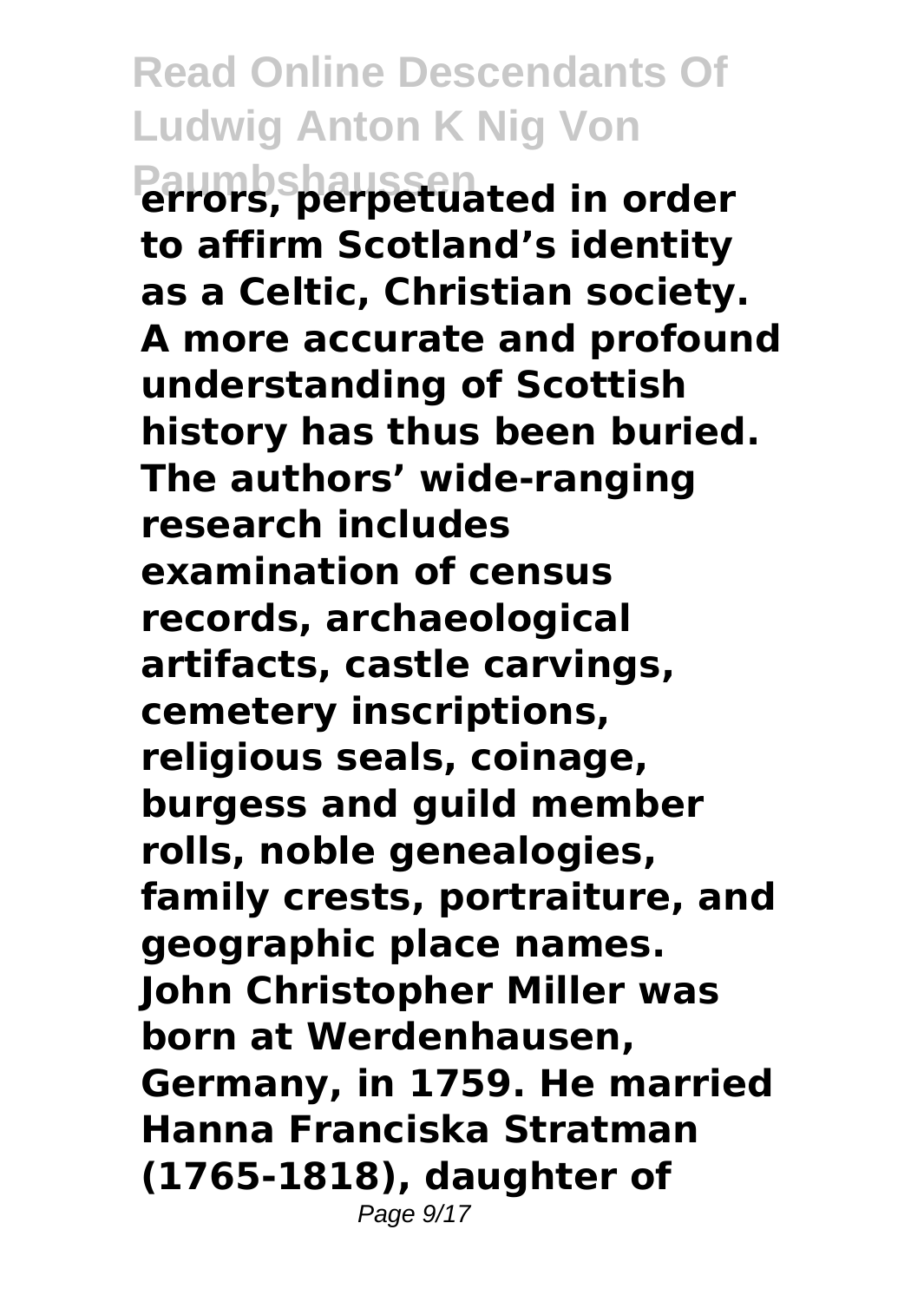**Read Online Descendants Of Ludwig Anton K Nig Von Paumbshaussen Christian Frederick Stratman in 1788. They had seven children, 1789-1803, all born at Hofgeismar, Germany. The family immigrated to the United States in 1805 and settled in Clay Township, Lancaster County, Pennsylvania. They migrated to Madison Township, Fairfield County, Ohio, in 1815. He died at Lancaster, Ohio, in 1822. Descendants lived in Ohio, Illinois, Kansas, Missouri, and elsewhere. Authors and Subjects An International Peerage, Or "Who's Who", of the Sovereigns, Princes and Nobles of Europe Guide to Reprints The Titled Nobility of Europe** Page 10/17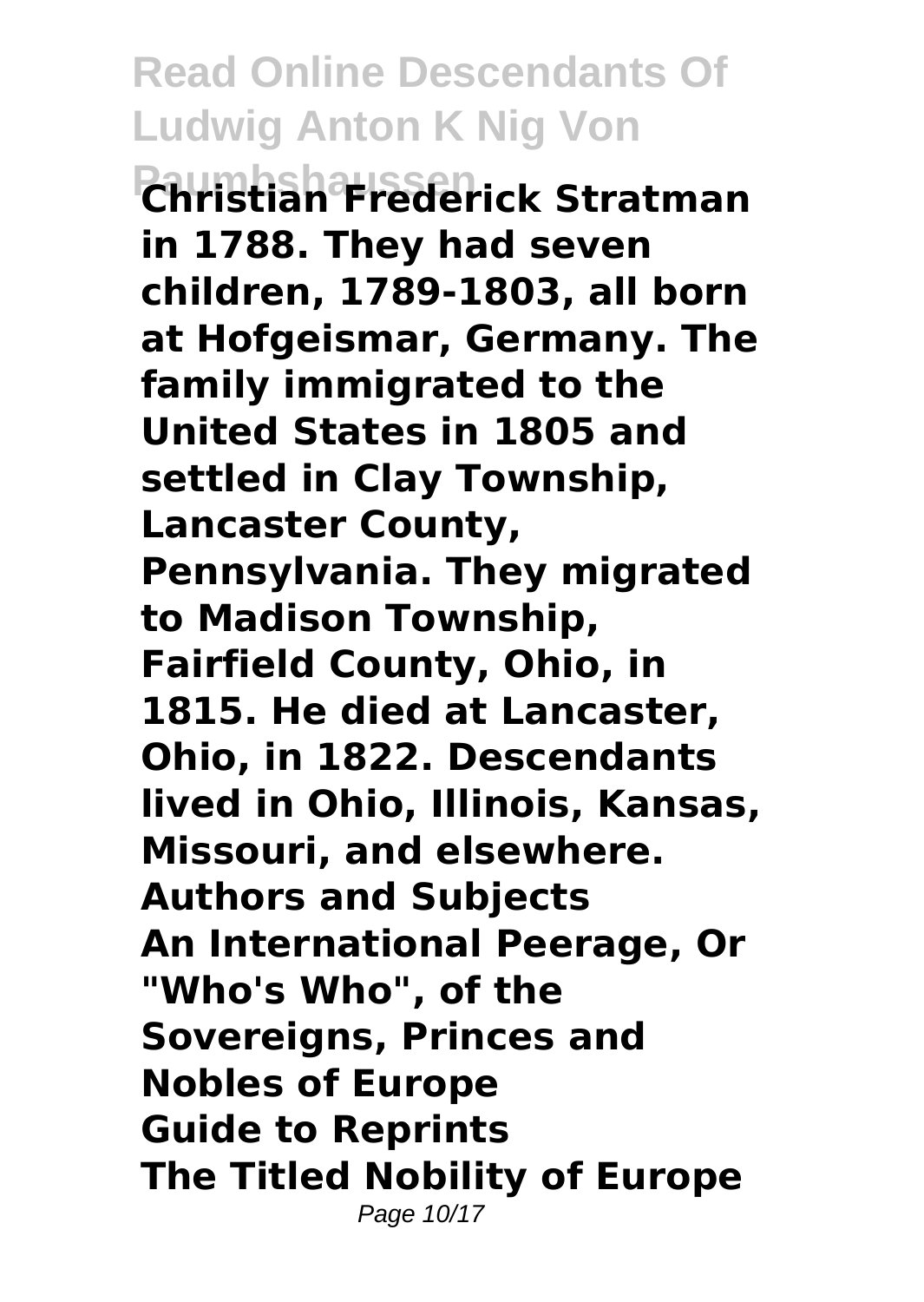**Read Online Descendants Of Ludwig Anton K Nig Von Paumbshaussen Facts about Unclaimed Money and Estates Catalog of Copyright Entries. Third Series Indexes. Part I: volumes I-XL. Part II: XLI and subsequent volumes. Part III: Current volumes**

**"This book is a companion volume to Biographical books, 1950-1980, completing a comprehensive one hundred and five year bibliography of biographical and autobiographical works published or distributed in the United States"--Preface. Isaac Besse, son of Henri Besse (1624-1699) and Catherine Martin (1652-1725), was born in 1652 in Ste-Croix, Vaud, Switzerland. He** Page 11/17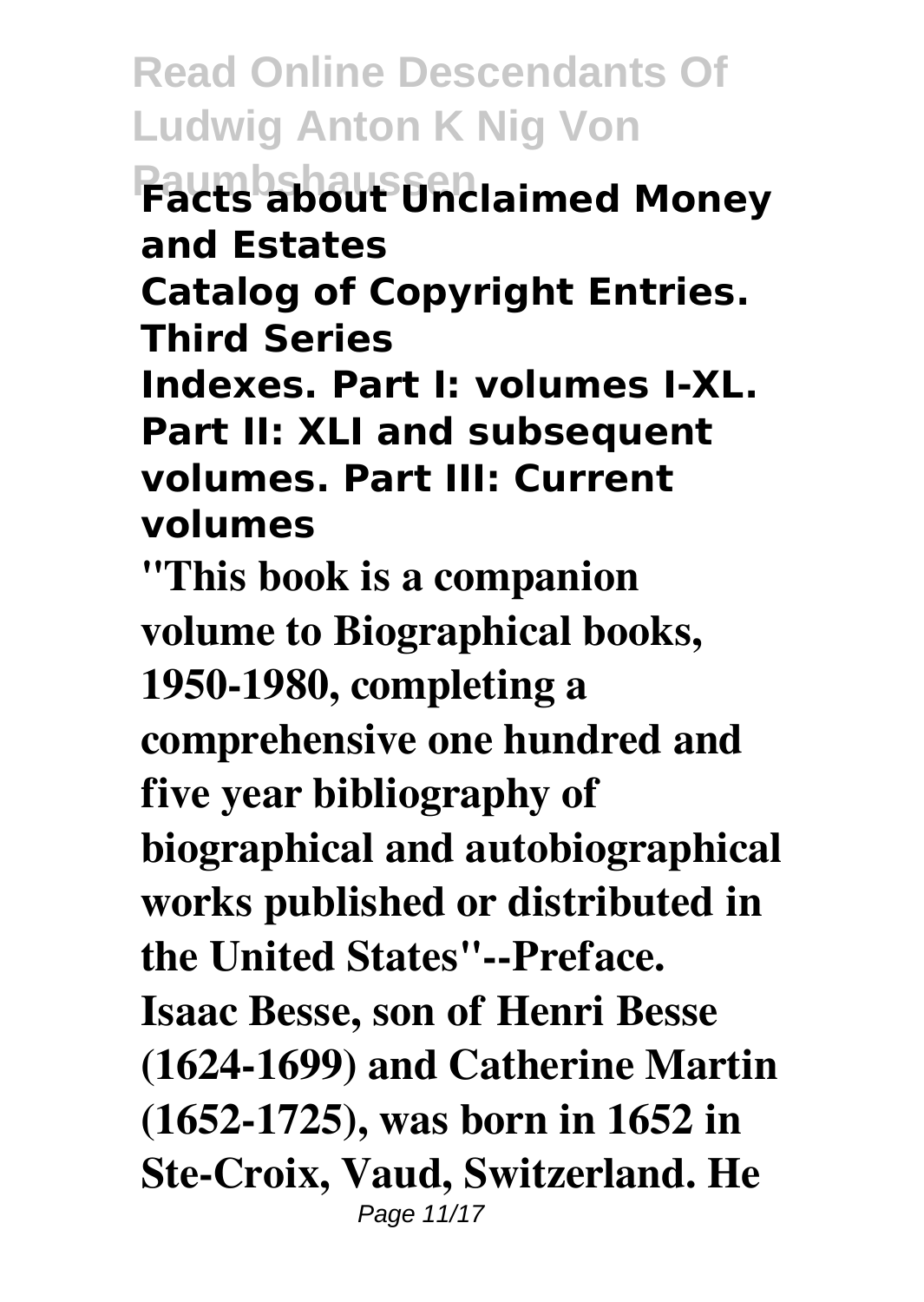**Read Online Descendants Of Ludwig Anton K Nig Von Paumbshaussen married Anna Maria Scheel in about 1683 in Hornbach,**

**Germany.**

**The National Cyclopedia of American Biography. Revised Index**

**Biographical Books, 1876-1949 DNA Evidence, Archeology, Analysis of Migrations, and Public and Family Records Show Twelfth Century Semitic Roots The National Cyclopedia of American Biography, Being the History of the United States as Illustrated in the Lives of the Founders, Builders, and Defenders of the Republic, and of the Men and Women who are Doing the Work and Moulding the** Page 12/17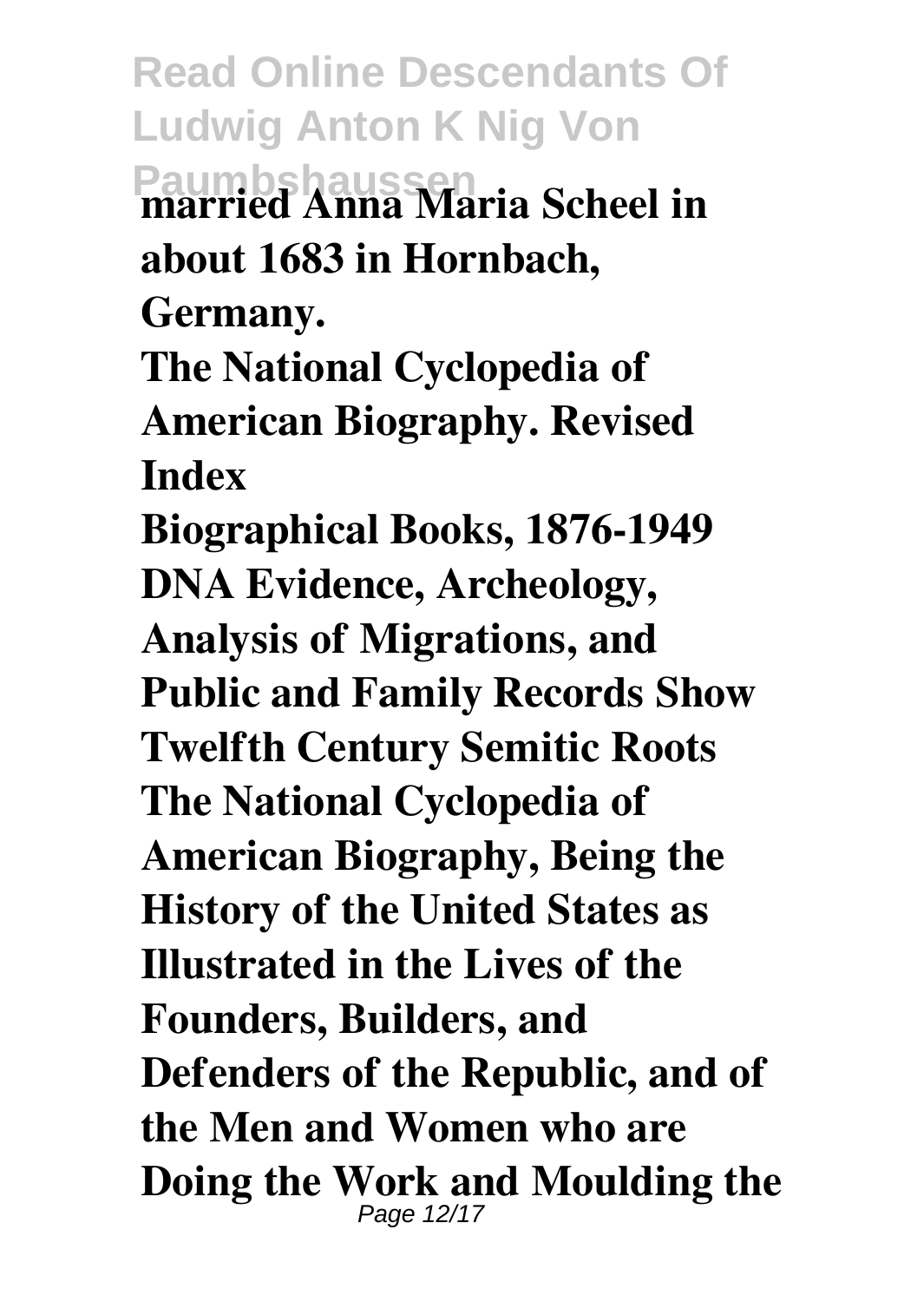**Read Online Descendants Of Ludwig Anton K Nig Von Paumbshaussen Thought of the Present Time The National Union Catalog, Pre-1956 Imprints Mechling, Mechlin, Macklin: Descendants of Dewalt Mechling, eldest son of Theobald Mechling, 1728-1989**

## **Ancestors and Descendants**

"Collection of incunabula and early medical prints in the library of the Surgeongeneral's office, U.S. Army": Ser. 3, v. 10, p. 1415-1436. This dictionary identifies more than 13,000 German-Jewish surnames from the area Page 13/17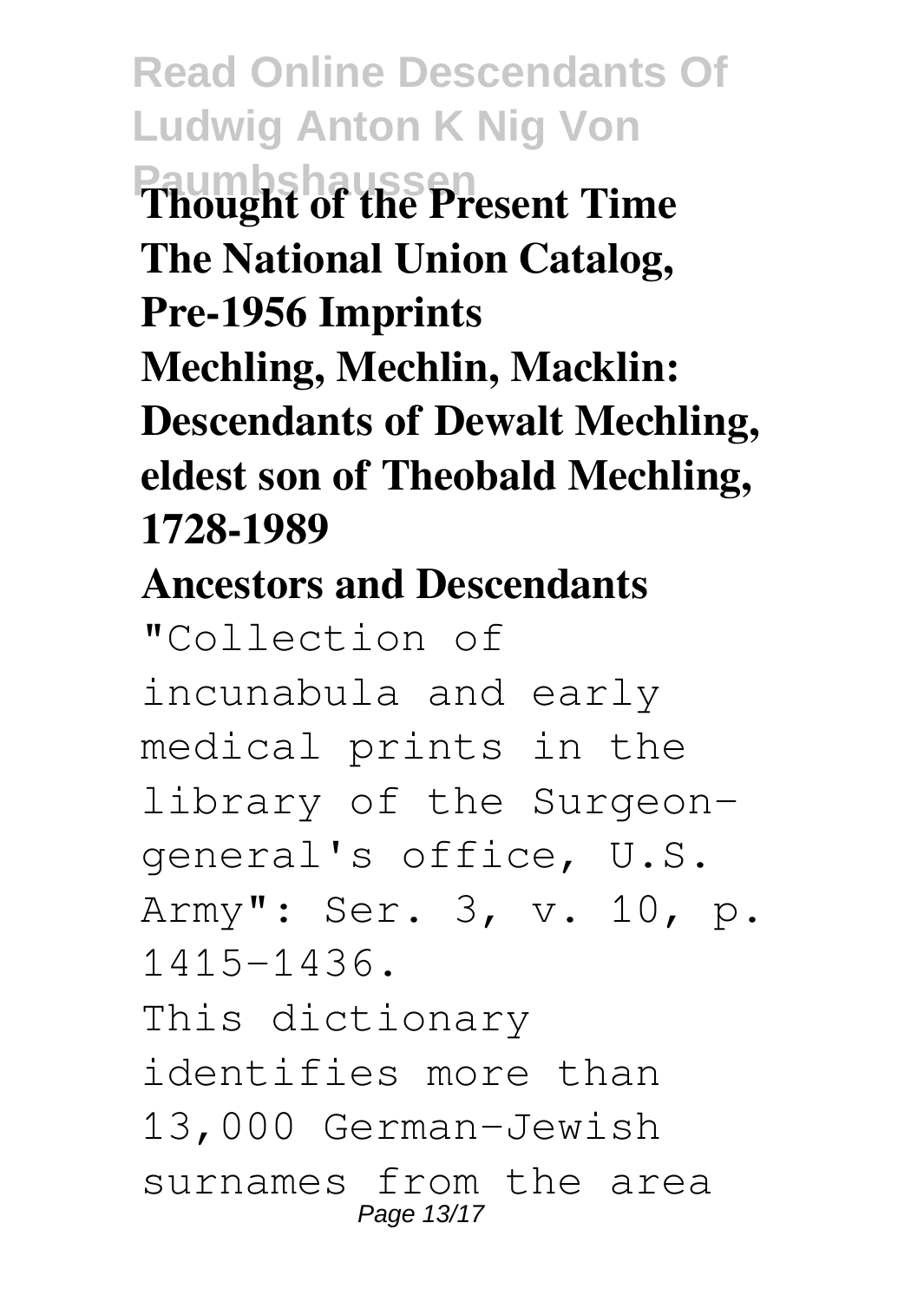**Read Online Descendants Of Ludwig Anton K Nig Von** Paumbshaussen<br>that was pre-World War I Germany. From Baden-Wuerttemburg in the south to Schleswig-Holstein in the north. From Westfalen in the west to East Prussia in the east. In addition to providing the etymology and variants of each name, it identifies where in the region the name appeared, identifying the town and time period. More than 300 sources were used to compile the book. A chapter provides the Jewish population in Page 14/17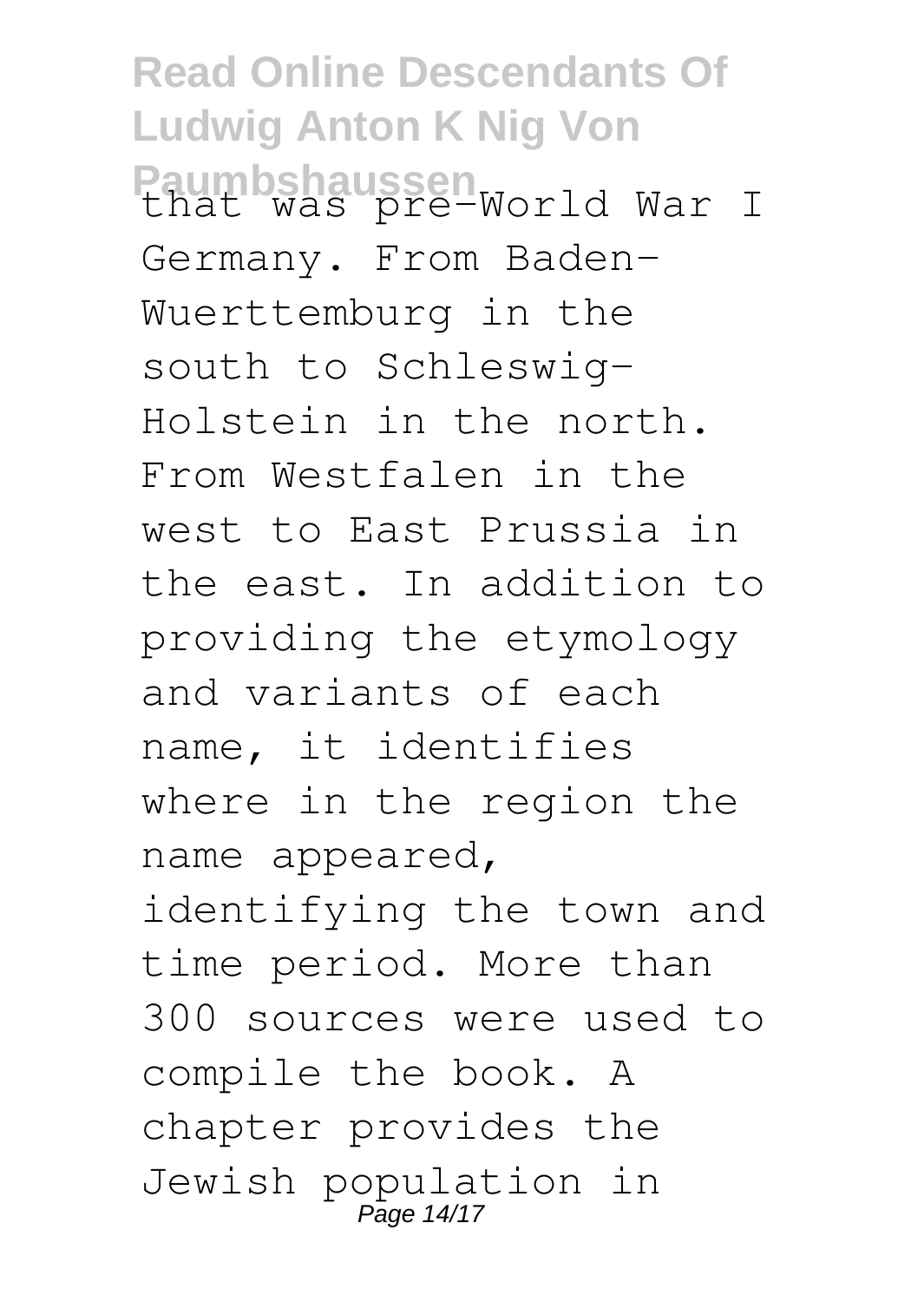**Read Online Descendants Of Ludwig Anton K Nig Von Paumbshaussen** many towns in the 19th century. The Musical World Bremers and Their Kin in Germany and in Texas Mission Or Submission? The National Cyclopedia of American Biography A Cumulative Author List Representing Library of Congress Printed Cards and Titles Reported by Other American Libraries Library of Congress Catalog Dictionary of Painters and Engravers The Descendants of John Christopher Miller and Hanna Page 15/17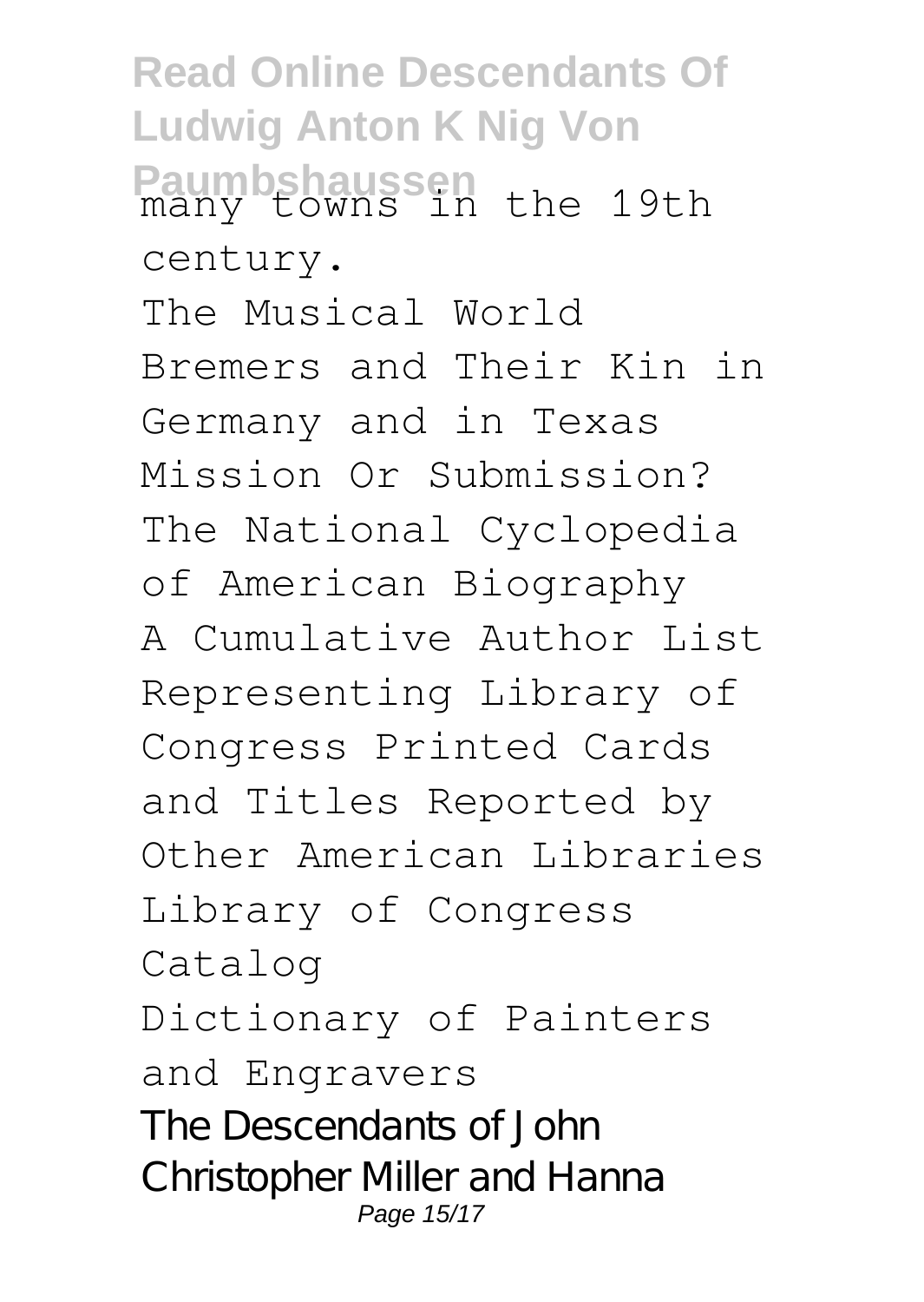**Read Online Descendants Of Ludwig Anton K Nig Von Paumbshaussen** Franciska Stratman ...A Genealogical and Biographical History

A cumulative list of works represented by Library of Congress printed cards.

Family History of Schnegelberger & Pabst

Biographical and Critical For the Specialist Book World seine Nachfahren und deren Zeit; Lebensbilder einer Familie im romanisch-germanischen Kulturraum. La famille Boursault en Belgique et en Allemagne, ses descendants et leur temps; portraits biographiques d'une famille vivant dans le domaine culturel germanoroman The Descendants of John

Page 16/17